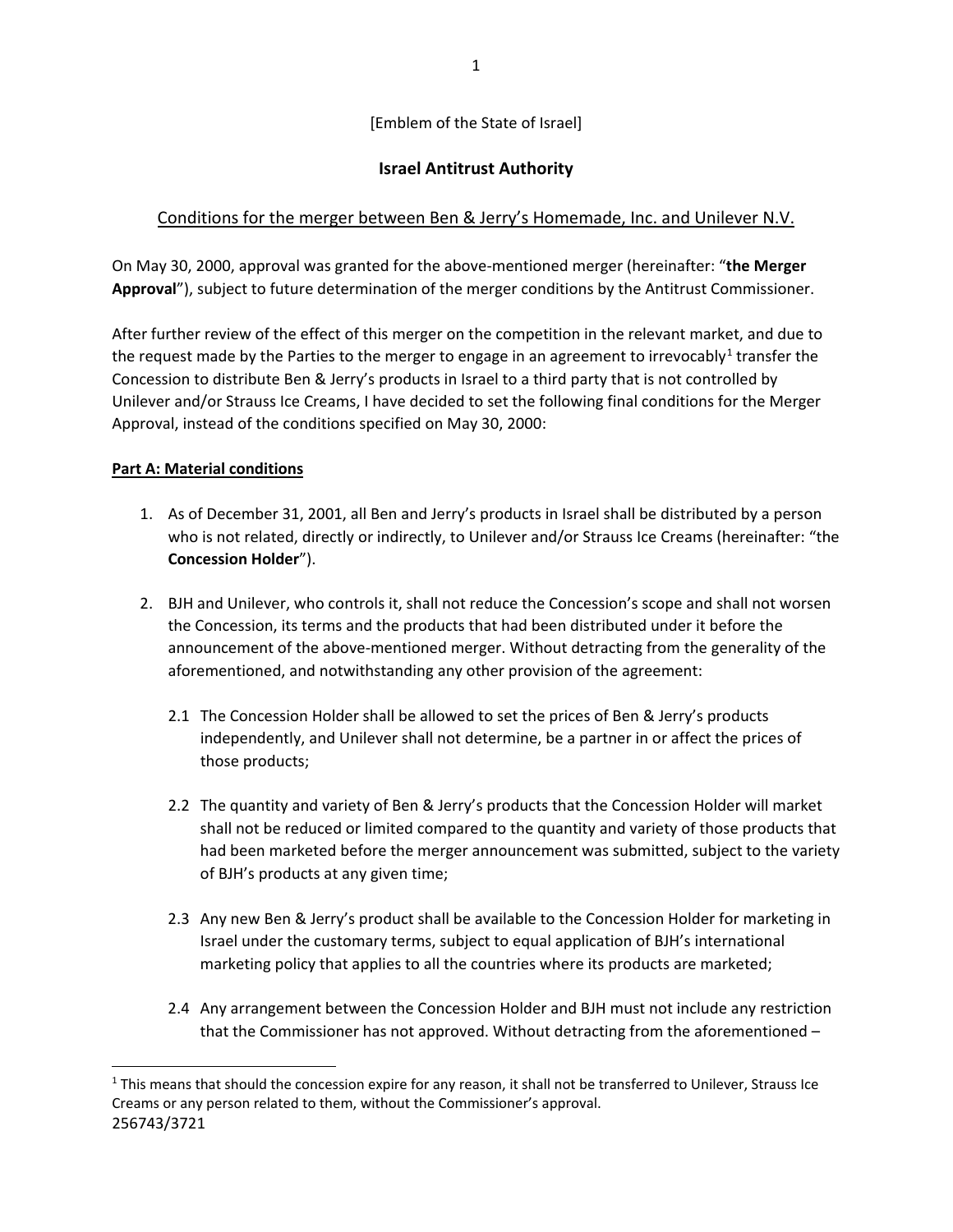any agreement between the Concession Holder and Unilever shall be submitted to the Commissioner for review and approval; for the avoidance of doubt, it is hereby clarified that the aforementioned also applies to any agreement between the Concession Holder and Strauss Ice Creams.

- 2.5 The Concession Holder may be involved in any other frozen desserts business.
- 3. Until the date mentioned in Section 1 above, the conditions based on which the Antitrust Commissioner approved the merger between BJH and Unilever on May 30, 2000 shall remain in effect; nevertheless, during this period, Unilever and/or BJH may transfer money to the American company and/or its shareholders in order to liquidate it and transfer the Concession to a third party. As of the date specified in Section 1 above, and subject to the execution of the provisions of this Section, the May 30, 2000 conditions shall become null and void;
- 4. There shall be a complete business separation between Unilever's operations in Israel, including its business with regard to Strauss Ice Creams, and the Concession Holder's business; without detracting from the generality of the aforementioned, Unilever and/or BJH shall have no right to determine for the Concession Holder the marketing terms of Ben & Jerry's products in Israel; Unilever shall have no say in the Concession Holder's decisions regarding the terms of engagement with retailers, the scope and timing of the engagement, and the opening of retail ice cream parlors, their locations and the prices of Ben & Jerry's products at these parlors. Unilever and BJH, including all their officers, shall not contact the Concession Holder directly or indirectly on such matters;
- 5. BJH, Unilever and Strauss Ice Creams shall not engage in any activity that may interfere with the Concession Holder's activity in the frozen desserts industry in general, and in the distribution and marketing of Ben & Jerry's products in particular.
- 6. Any transfer of the Concession to another person, or the appointment of another person as a concession holder, as well as any change in the control of a concession holder, must be approved in advance by the Commissioner;
- 7. Should there be any doubt with regard to these conditions, applicability or interpretation the Commissioner shall resolve it.
- 8. These provisions do not detract from the provisions of the Antitrust Law.

#### **Part B: Definitions**

**"Person"** - including a corporation;

**"Related person"** – any person who controls a corporation, a corporation controlled by a person or a corporation, and any corporation controlled by any of them;

256743/3721